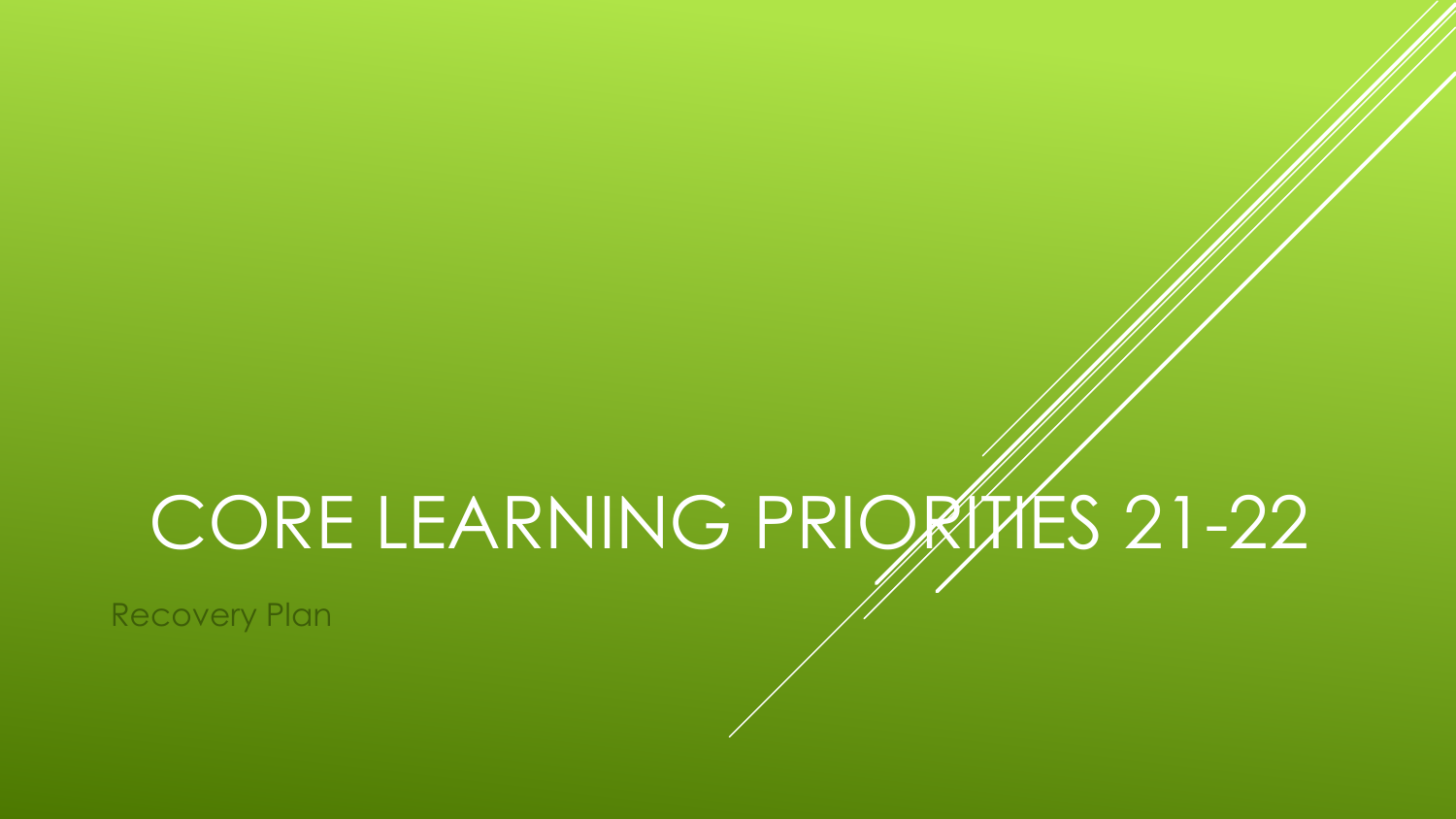- DfE intentions for schools is that bubbles and most control measures will be removed
- **Figure 1.5 Those that remain will be:**
- 1. Ensure good hygiene for everyone.
- 2. Maintain appropriate cleaning regimes.
- 3. Keep occupied spaces well ventilated.

4. Follow public health advice on testing, self-isolation and managing confirmed cases of COVID-19.

- However, many aspects of the control measures that were put in place actually made the school safer and calmer
- Some of these will be maintained and give the children a chance to get used more freedom gradually

## CONTROL MEASURES FOR NEXT YEAR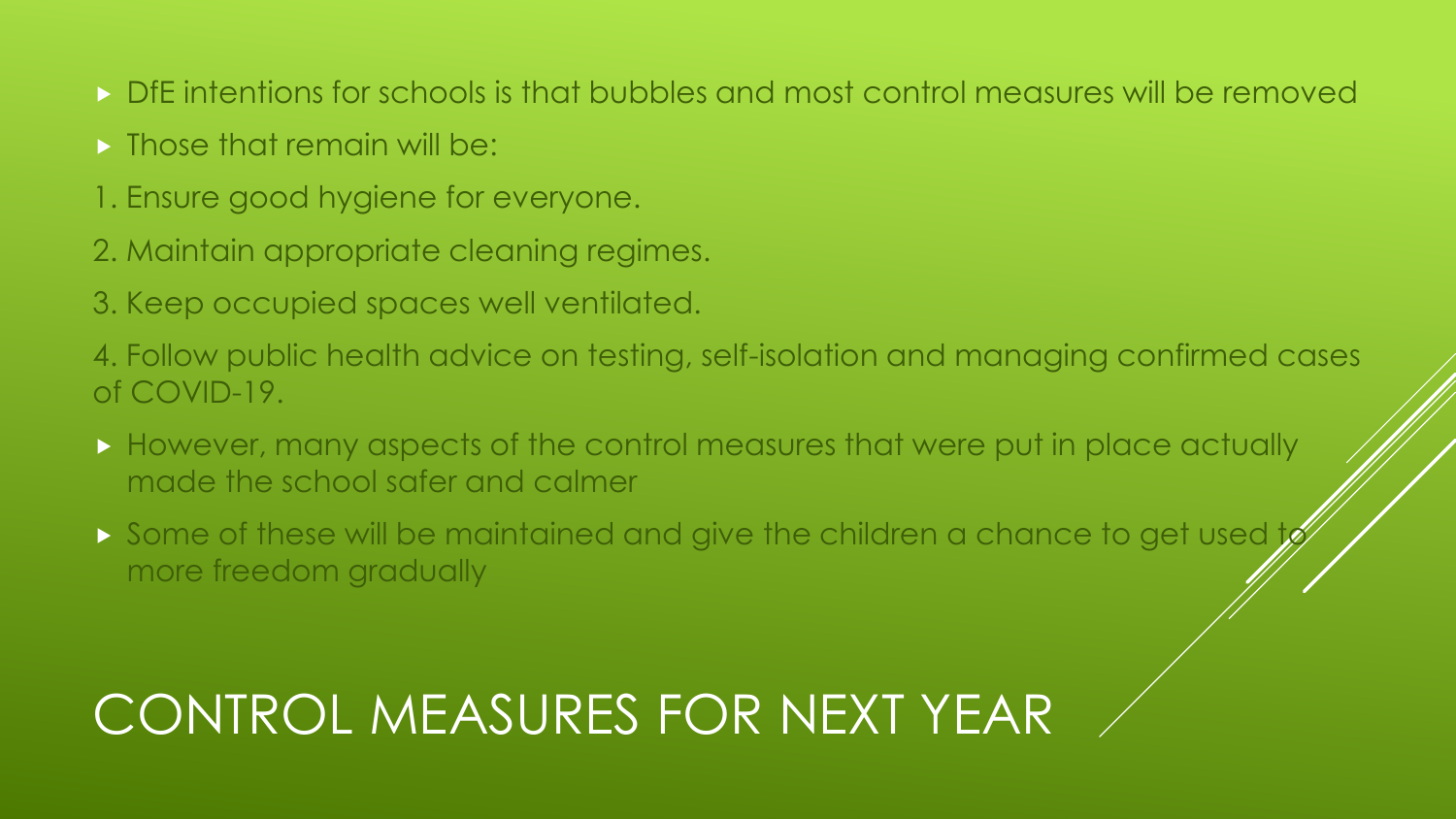### CURRICULUM WHAT WE MUST NOT DO

- Carry on with this year's curriculum plans as if the two lockdown periods did not happen
- Continue as normal ignoring the obvious gaps in pupils learning
- **The DfE have made this clear in their recovery curriculum document that was** published in July 2021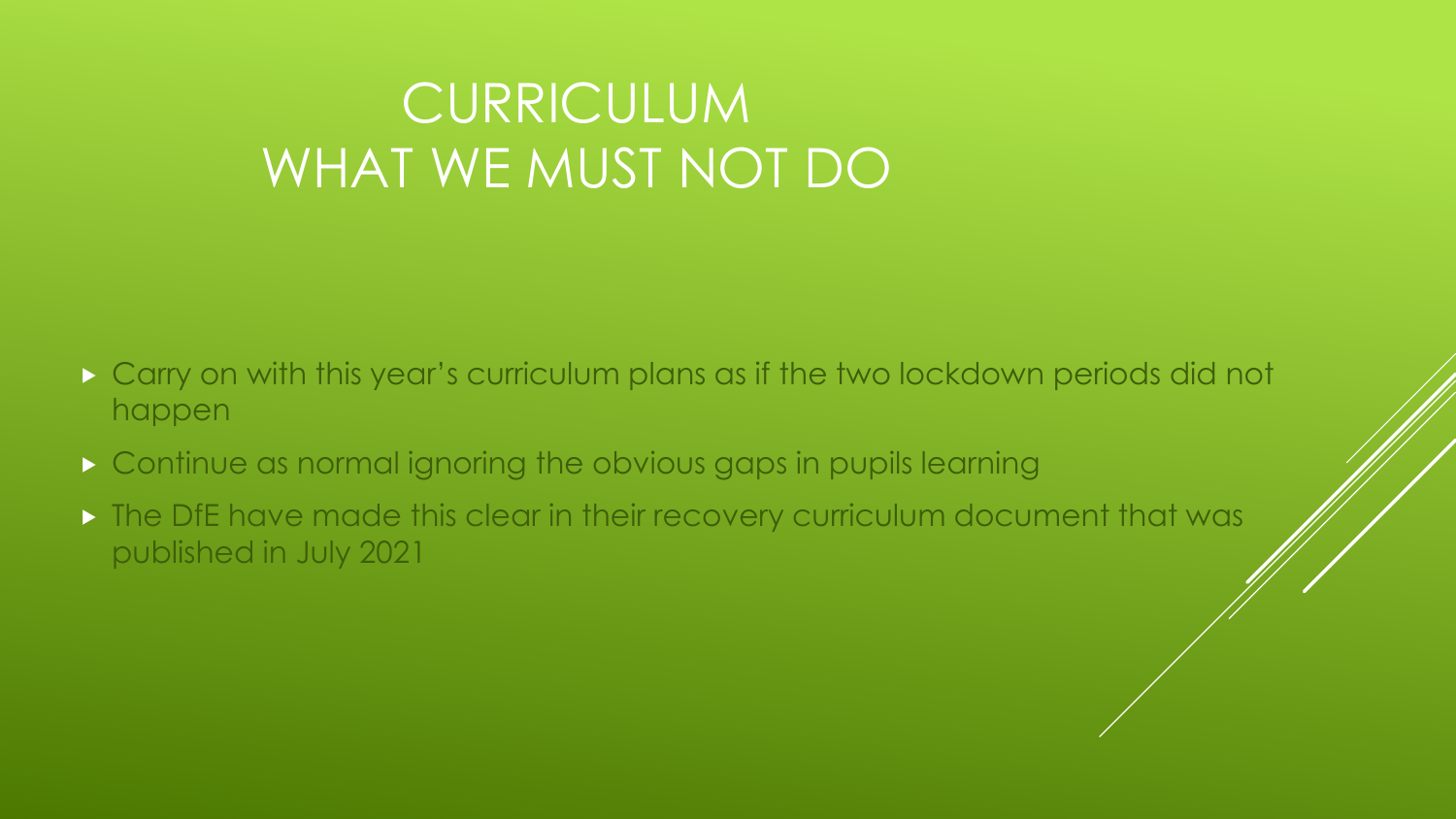- **Reading** As educators we are all clear that good reading skills are the key to unlock the curriculum for the vast majority of learners, and communication skills underpin everything. Given that many of our learners have missed key parts of this developmental pathway, focussing upon finding as many opportunities as possible to re-energise learners about the love of reading as well as developing the key skills needed to read well is an admirable ambition.
- **Curriculum** Having evaluated the position in which our learners have returned to face to face learning, it may be necessary to make some changes to the content within some aspects of the curriculum. Many of you have already done this but more changes may be necessary. But curriculum development is so much more than this. This is an optimal time to reflect on the way lessons are delivered and the extent to which they genuinely engage **all learners.**
- **Enriching experiences** As human beings of all ages we experience the value of recreational activities and play. Many of our learners have spent considerable periods of time 'locked down' and many have either forgotten or have not yet had the opportunity to develop those skills that will enable them to socialise well. As educators we have an obligation to work with the 'whole' child/young person. Providing appropriate opportunities, as well as teaching the relevant skills must surely be a focus if we are serious about enhancing the well-being, resilience and life-chances of our children.

### STOCKPORT LA PRIORITIES RECOVERY CURRICULUM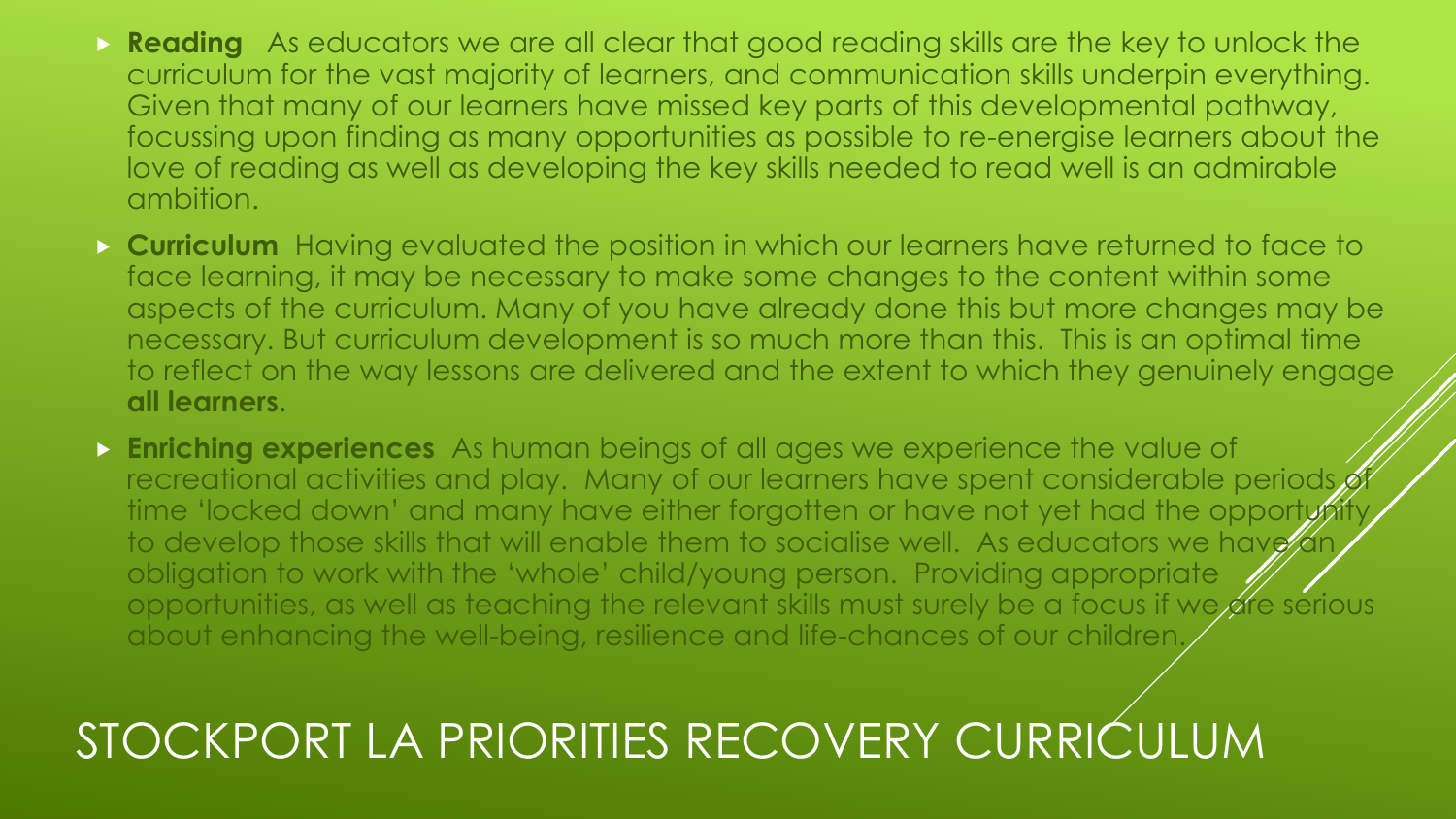- At Broadstone Hall Primary School, we believe that all children have a right to be educated in a school where they feel safe, happy and secure and where everyone shares high expectations for their attendance, behaviour, attainment and achievement.
- **Learning should be enjoyable, have purpose and be relevant in the 21st century. Pupils should have opportunities to develop** important social skills and educational knowledge in a positive and stimulating learning environment, in order to reach their individual potential.
- This is achieved through our school curriculum, which is based on the 2014 National Curriculum Statutory Requirements from the Department of Education, but is tailored to meet the needs of our pupils and the opportunities that our setting presents. Where children are working significantly below age related expectations, a bespoke curriculum is created for them to help them reach their own potential.
- When they enter the school, we aim to ensure that children are educated according to their interest, needs and current stage of development. They will learn the essential social, emotional, physical and language skills necessary, to function successfully in school.
- As the children move up the school, learning will develop by focusing on core skills from the National Curriculum (speaking and listening, reading, writing, maths, science) and wider thematic topics that are tailored specifically to meet the needs of our children and encourage a curiosity for learning.
- Topics (and specific subject content) are taught through organised sequences of lessons, which develop the children's language, vocabulary, knowledge, skills and understanding and in every year group, children are offered age appropriate curriculum challenges.
- $\triangleright$  Learning is therefore purposeful, engaging and challenging and provides opportunities for the children to develop our core learning values in all Key Stages.
- Children will also learn an awareness and respect for the rights, beliefs and values of others in their school, their local area and in the global community.
- When our children leave school at the end of Y6, they will take with them the skills set that our core learning values help to develop and the social values that our school motto promotes, in order for them be successful in secondary education and beyond.

### OUR CURRICULUM STATEMENT (BHPS WEBSITE)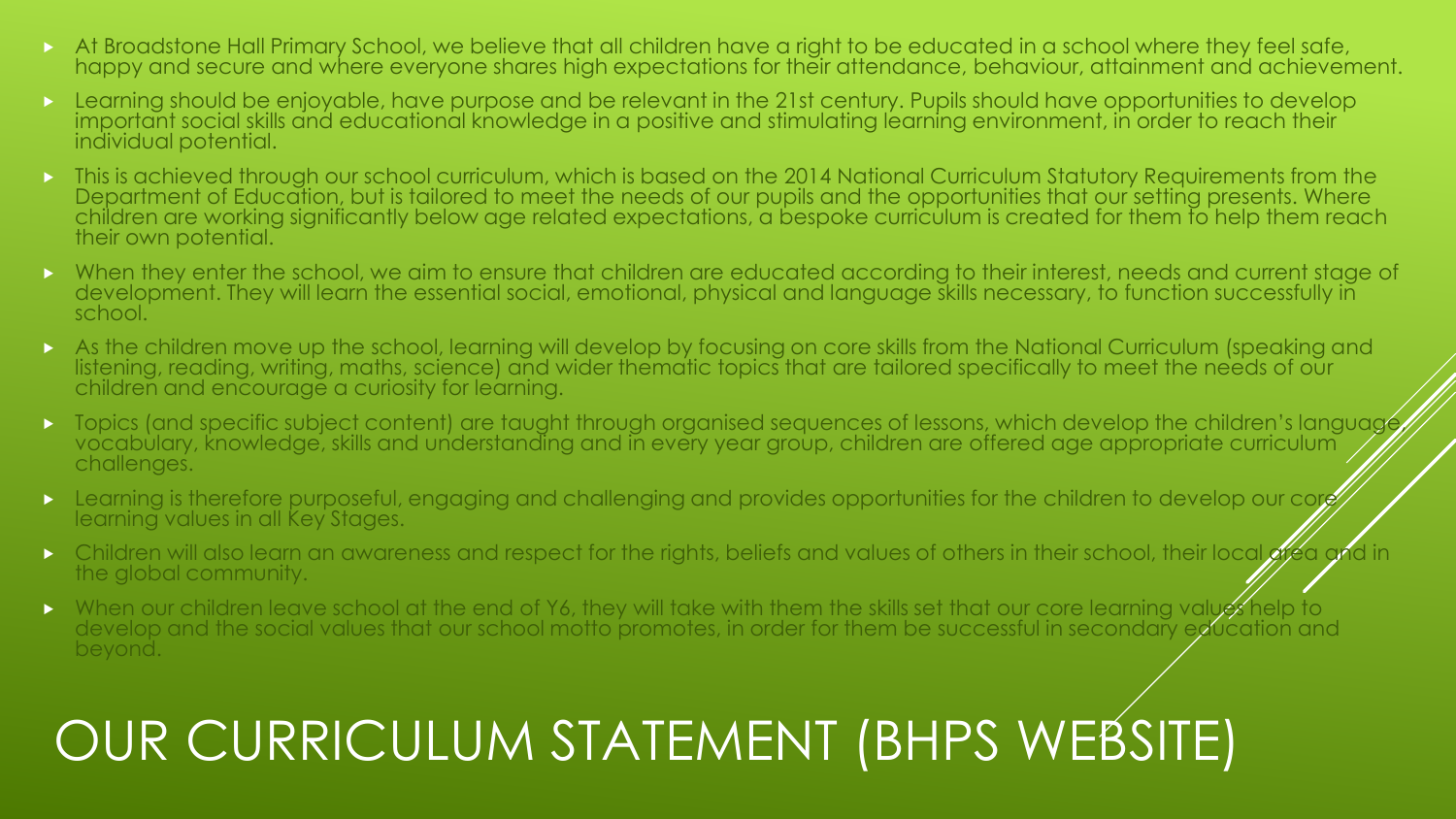- Taking the planned, sequenced curriculum as a starting point, you should prioritise teaching missed content that will allow pupils to make sense of later work in the curriculum.
- **This includes key knowledge, skills, vocabulary, concepts, and the links between** concepts.
- **These are outlined in the national curriculum.**
- **> You may need to modify your curriculum substantially**
- **Example 2 curriculum adjustments should be informed by:**
- an understanding of the critical content for progression in each subject
- what pupils do and do not know.
- Questioning and discussion will reveal pupils' gaps, misconceptions and insecute knowledge, so that effective support can be put in place.

### DFE CURRICULUM FOR EDUCATIONAL RECOVERY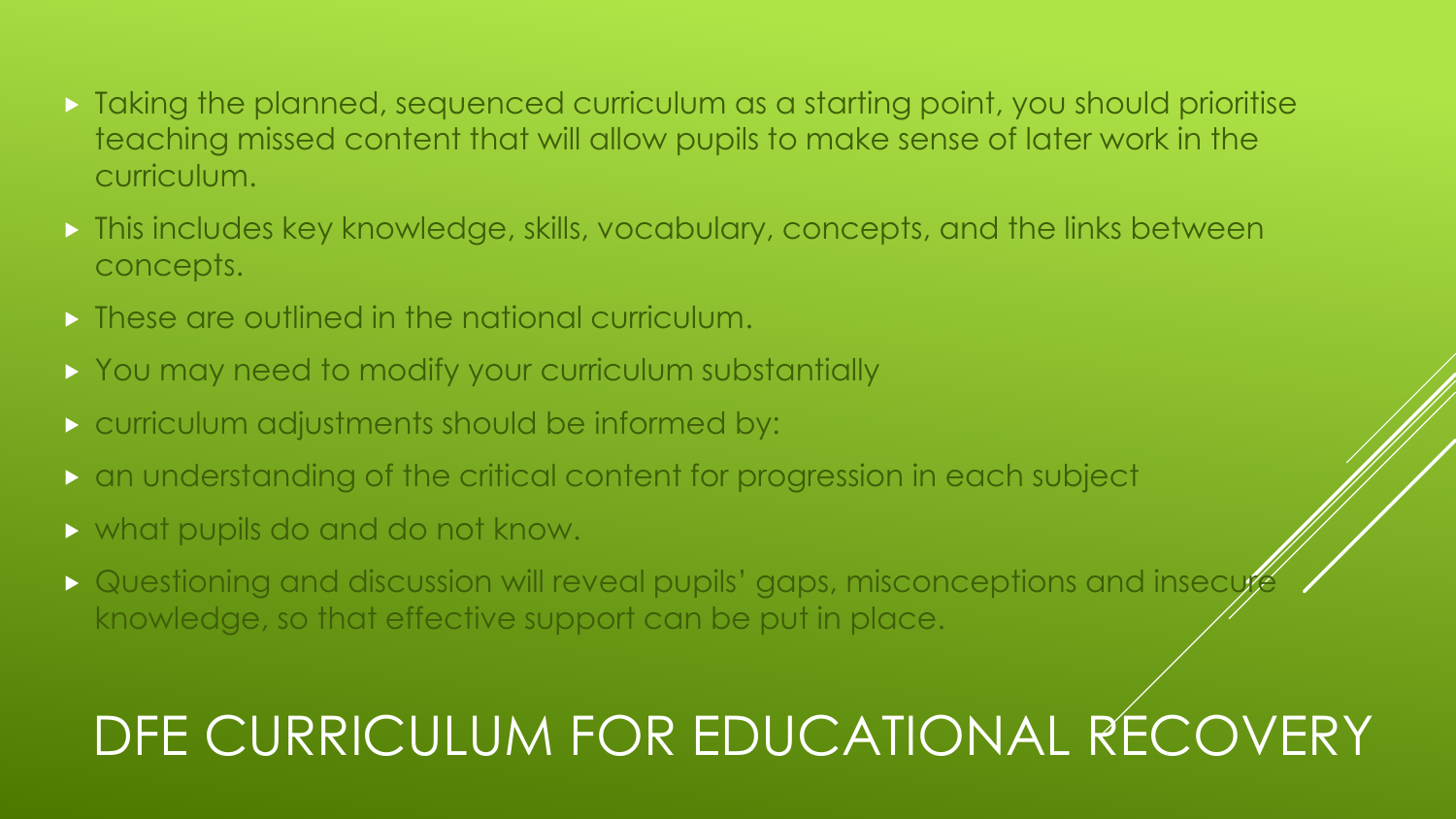- We need to ensure that the recovery curriculum subject content matches the NC document so that statutory requirements are taught effectively and concisely in order to enable pupils to retain and understand key knowledge and skills
- Sticky knowledge: yesterday, last week, last month
- Short sequence of lessons with critical statutory content from the NC covered
- What do the children need to know as a minimum requirement
- **Avoid content overload for pupils**
- Avoid unnecessary embellishments
- Use curricular links to support critical content

### WHAT WILL THAT LOOK LIKE IN FOUNDATION SUBJECTS?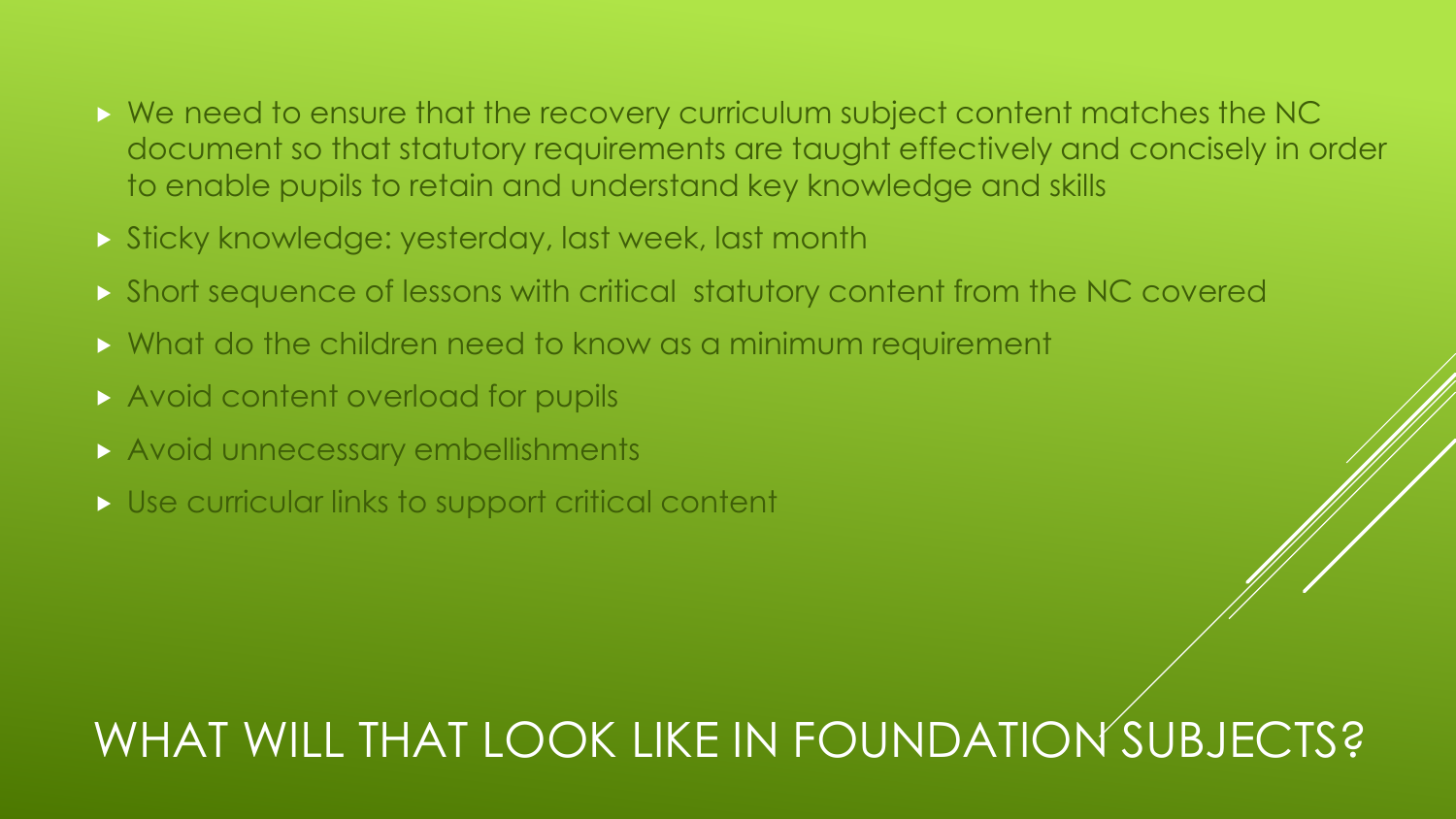- The purposes of assessment should be clear:
- formative: identifying what pupils do and do not know, or can and cannot do, to inform feedback to them and any adjustments to teaching
- summative: measuring pupils' (and/or school) performance at the end of a course or programme of study
- A low-stakes test or quiz, focused on the salient aspects of a specific topic, will very quickly tell you who has learnt it, and how well.
- In other subjects, knowledge gaps in one topic may not be as critical for progression in another topic. In these subjects, remedying what has been missed is likely to be most effective by adjusting the curriculum later.

### ASSESSMENT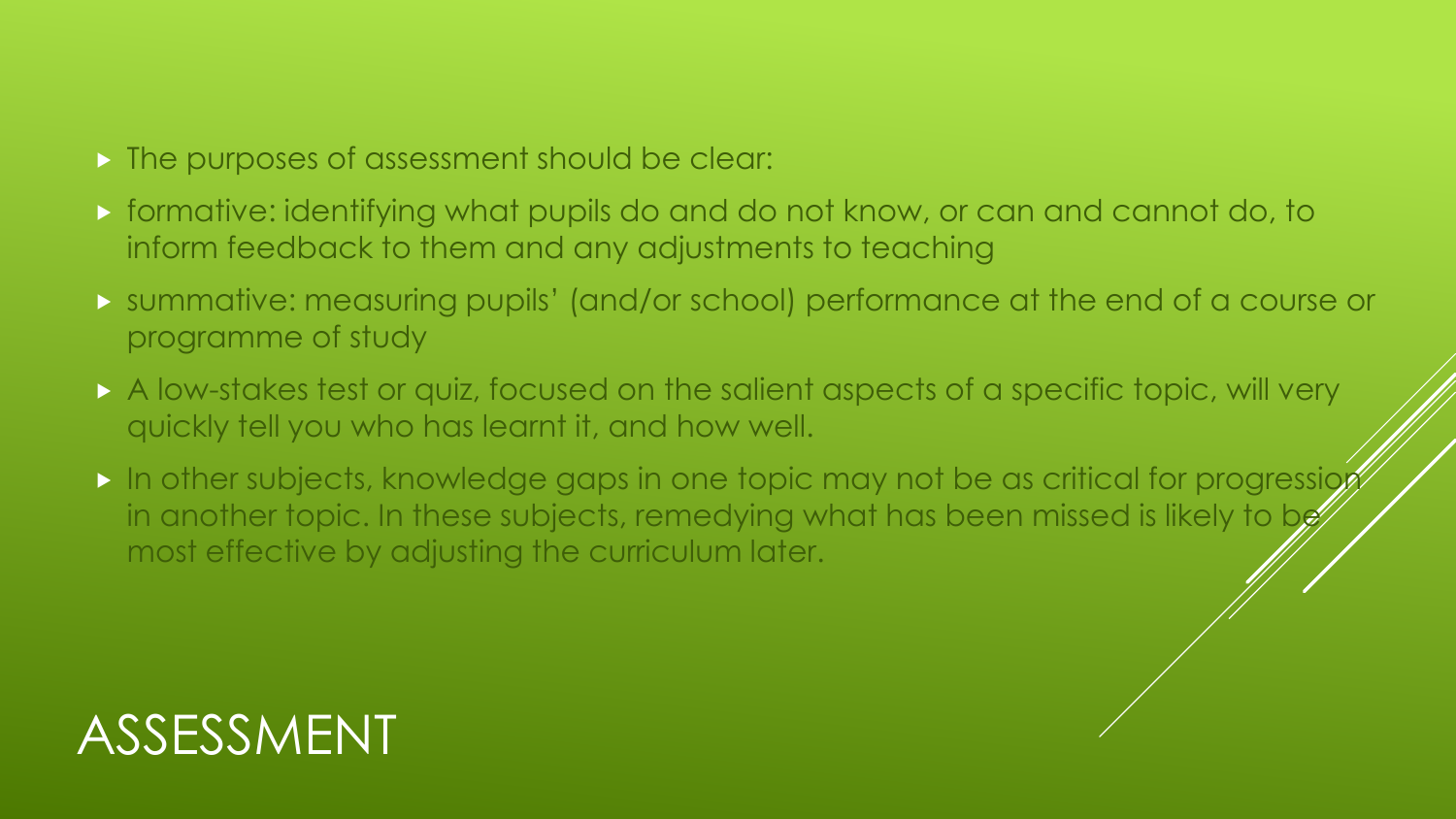- **Making sure pupils catch up with their reading is the priority, since it is vital for their access** to the rest of the curriculum.
- $\triangleright$  Teachers should:
- identify gaps in children's phonic knowledge and revise lessons that address these gaps
- identify children who might need immediate extra support and provide additional daily phonics practice for them with a well-trained adult.
- $\triangleright$  Ensure that:
- the direct teaching of phonics continues to take place every day for all children from the start of the reception year, including teaching correct letter formation
- $\blacktriangleright$  teaching time is used to maximise the number of words children read and spell, and that children practise knowledge from previous lessons until they can use it automatically
- children practise reading books that are decodable for them at that stage of their learning, every day, both at home and in school.
- By listening to and talking about stories, children also meet vocabulary that they might not be able to read for themselves. Daily story times should therefore be a priority.

### RECEPTION AND KEY STAGE 1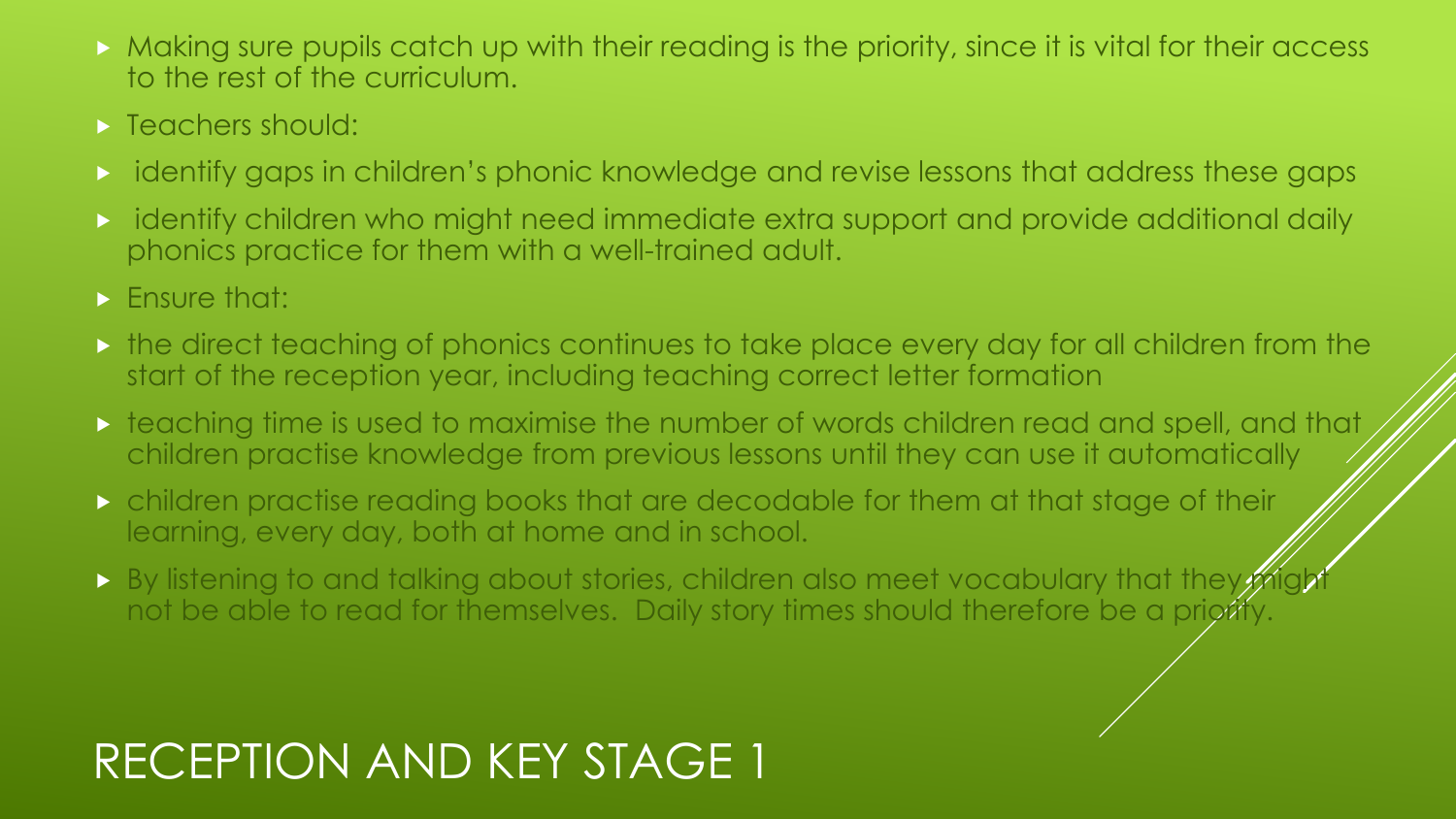### At key stage 2, leaders should prioritise:

- assessment of pupils' decoding skill to identify those who are at risk of failing to learn to read
- systematic synthetic phonics teaching for all pupils who still need it, with plenty of practice
- sufficient time for reading and writing, including phonics for spelling.
- **Figuent reading should be a priority. It should happen not simply in English lessons by the Struts** also in other subjects, such as history, so that pupils learn from what they read. They should also have time to read for pleasure.
- Shorter writing tasks rather than extended pieces allow pupils to focus on senter structure and spelling.

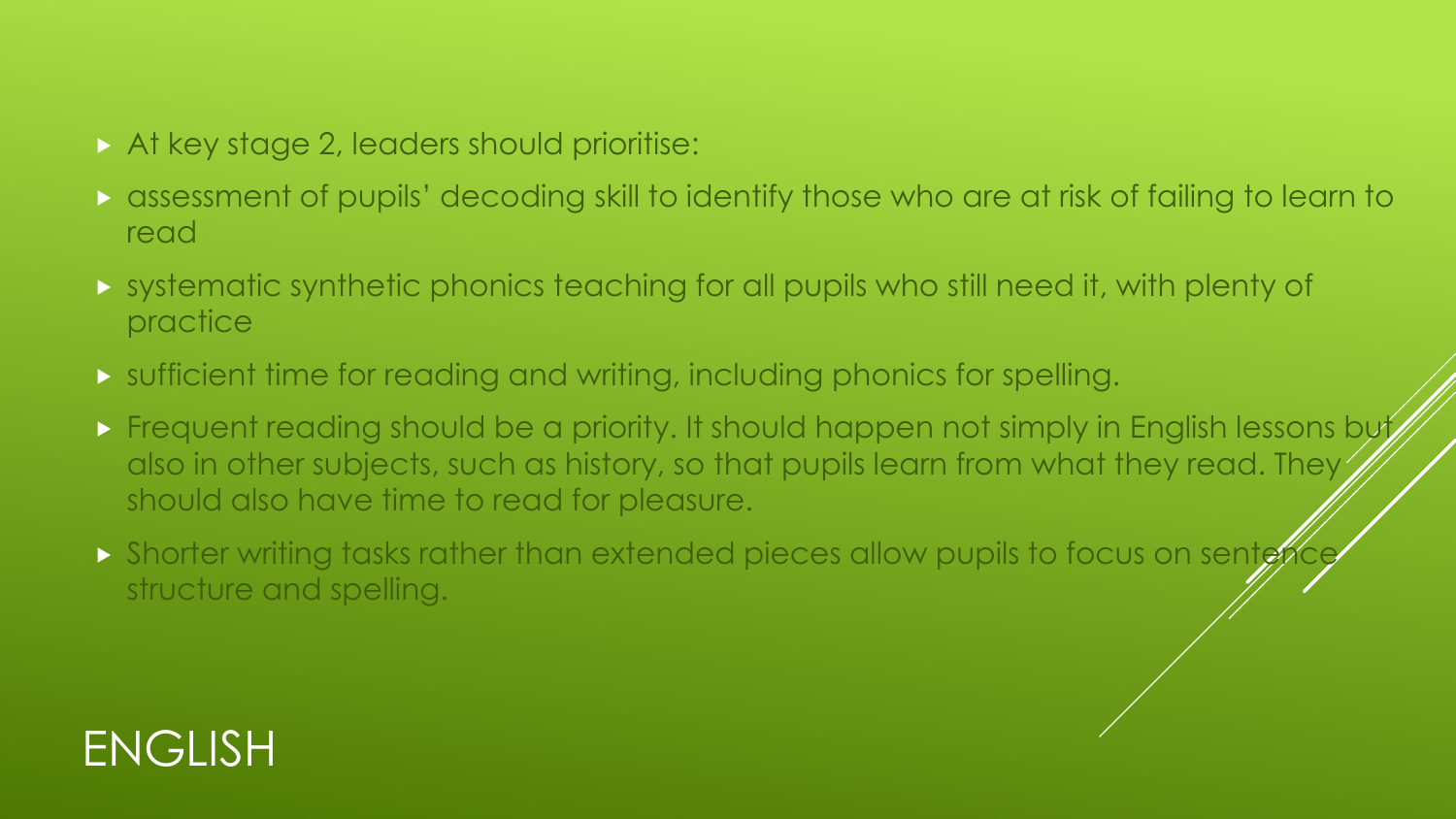- **Teachers need to make sure that children are fluent and confident in the facts and** methods that they most frequently need in order to be successful with further study.
- $\triangleright$  In the context of missed education, it remains crucial to take the time to practise, rather than moving through curriculum content too quickly.
- The sequence of teaching mathematical content is also very important: gaps need to be filled before new content is taught.
- At key stages 1 and 2:
- The Department for Education (DfE) has published 'Ready-to-progress criteria: year 1 to year 6' that shows how the curriculum can be sequenced and prioritised effectively.
- The guidance identifies the core concepts and procedures that pupils need in order to progress in their study of mathematics and shows how they can build their proficiency from year 1 to year 6

### **MATHEMATICS**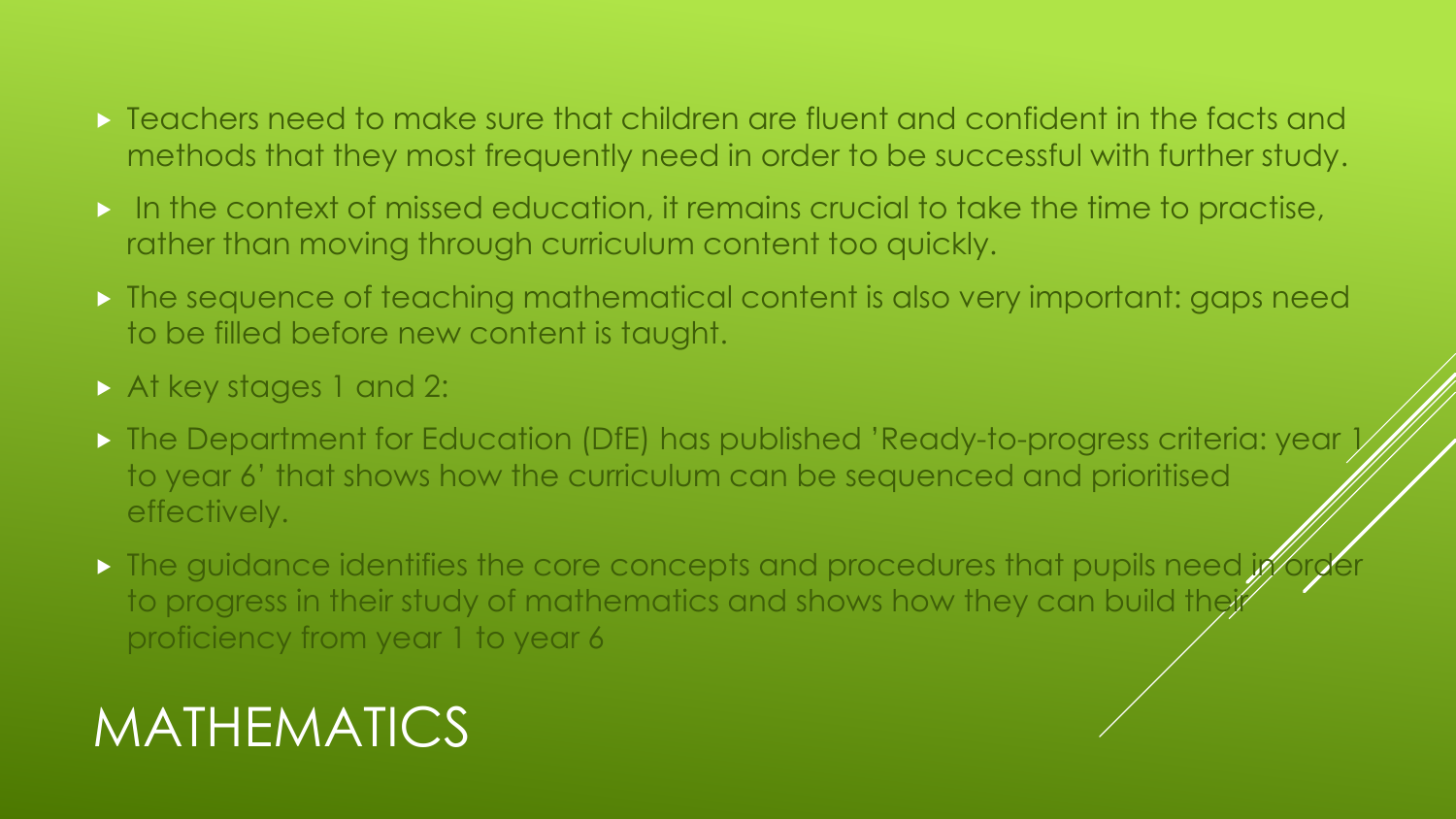- $\triangleright$  The first step in adjusting the science curriculum is to identify the content in biology, chemistry and physics that is most important for enabling pupils to build up their knowledge of key scientific concepts.
- At key stage 1:
- an example of content which will support future study is knowledge about herbivores because it allows pupils to learn about food chains in key stage 2.
- At key stage 2:
- concepts that are beneficial to future study include, forces, electricity, magnetism, materials and substance, reactions, nutrition, evolution and inheritance, ecosystems, properties and changes of materials.

### SCIENCE